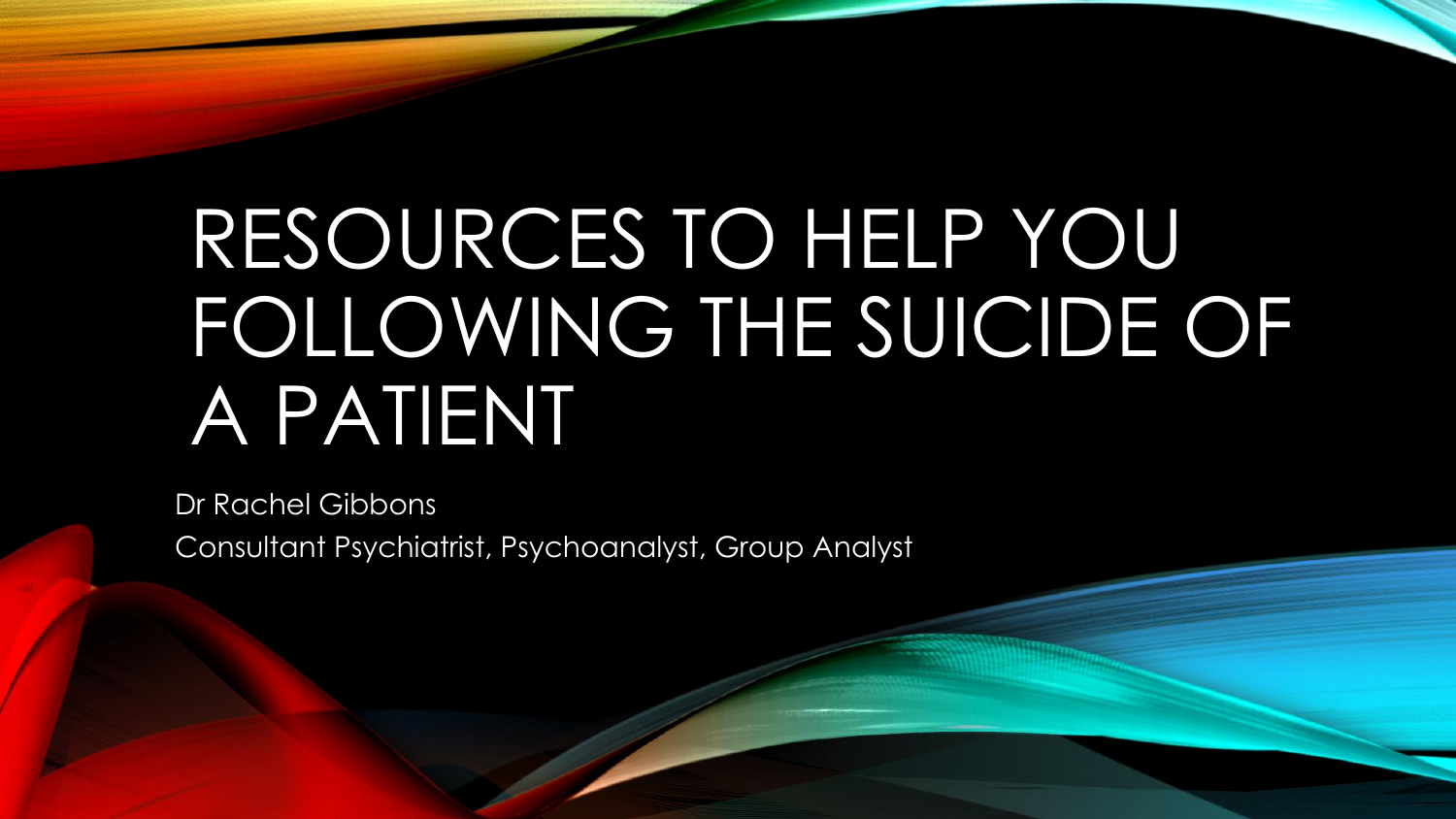"To help a truly suicidal person you have to approach them with an open heart…"

*Chaplain of Beachy Head "*

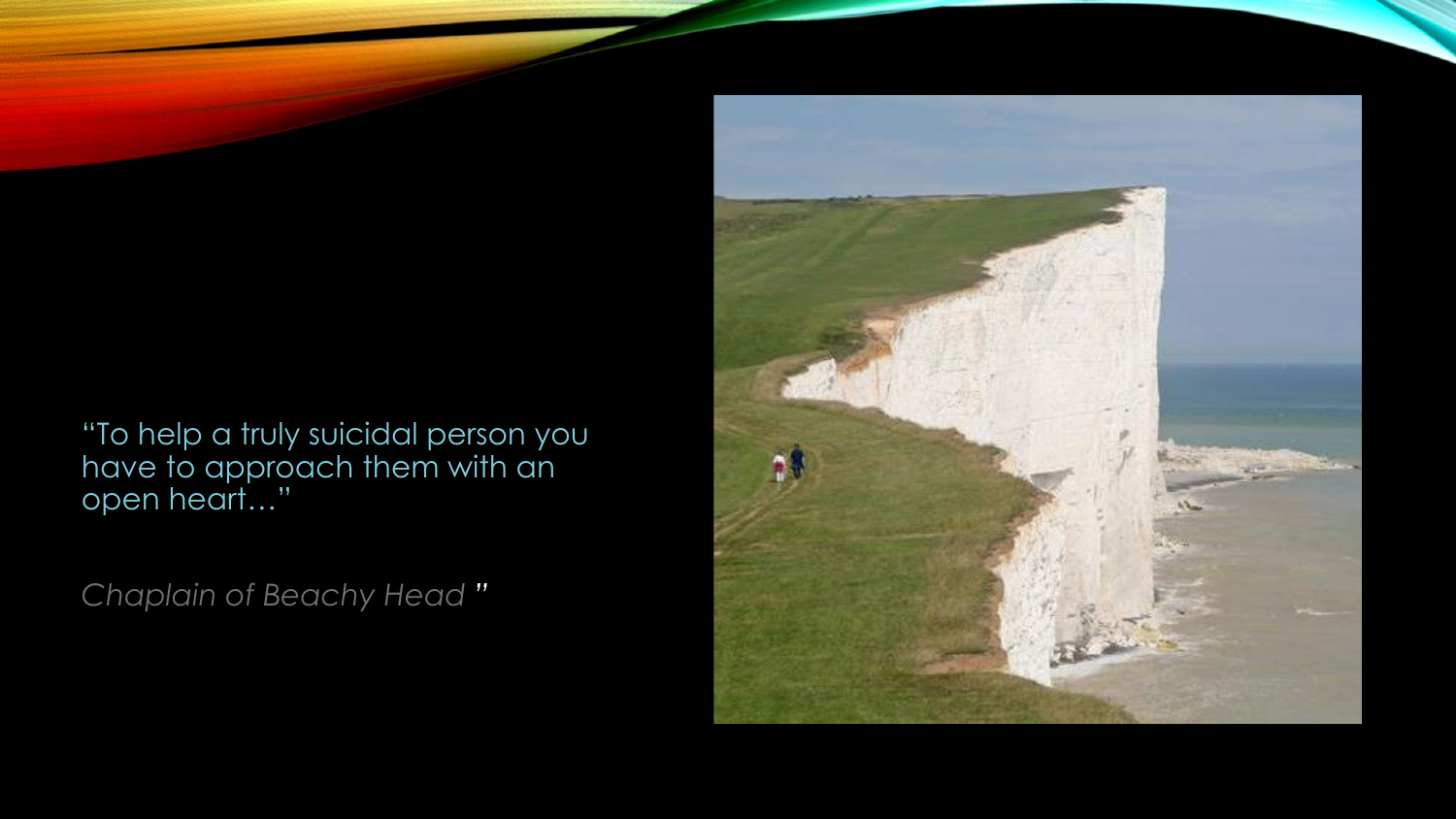## TRAUMATISED WORKFORCE



- *By undigested experience of suicide and homicide.*
- *Increased and exacerbated by organisational and coronial processes.*
- *This means that working with an open heart with those who are in distress is profoundly inhibited*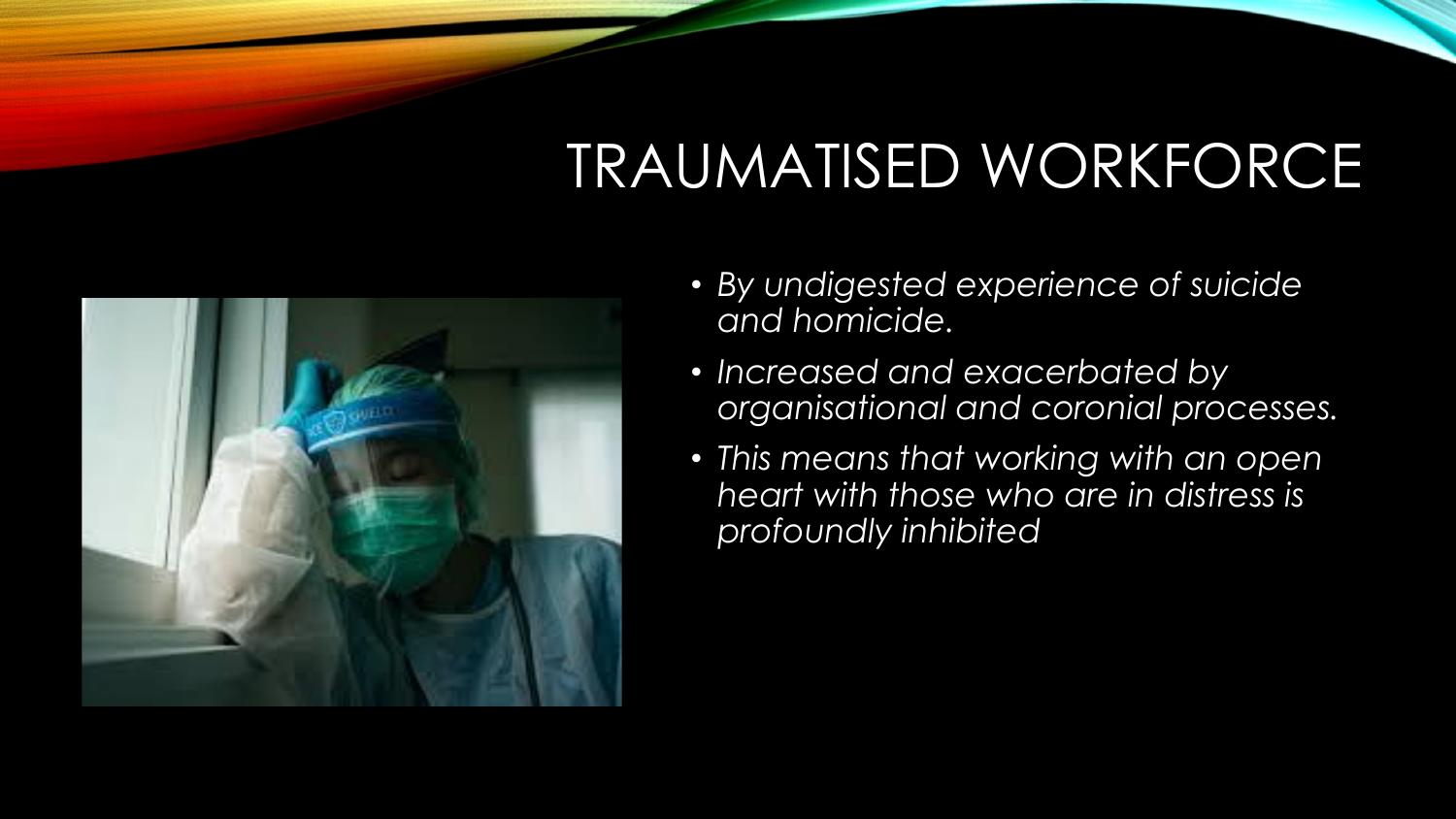- If we do not address this trauma at the heart of the workforce other wellbeing initiatives will be able to achieve very little.
- Our perception of our roles is distorted. We turn away from ameliorating distress and therapeutic engagement towards an unachievable task: of predicting individual suicide.
- We collude with the delusional belief that someone can be to blame for someone else's death by suicide.

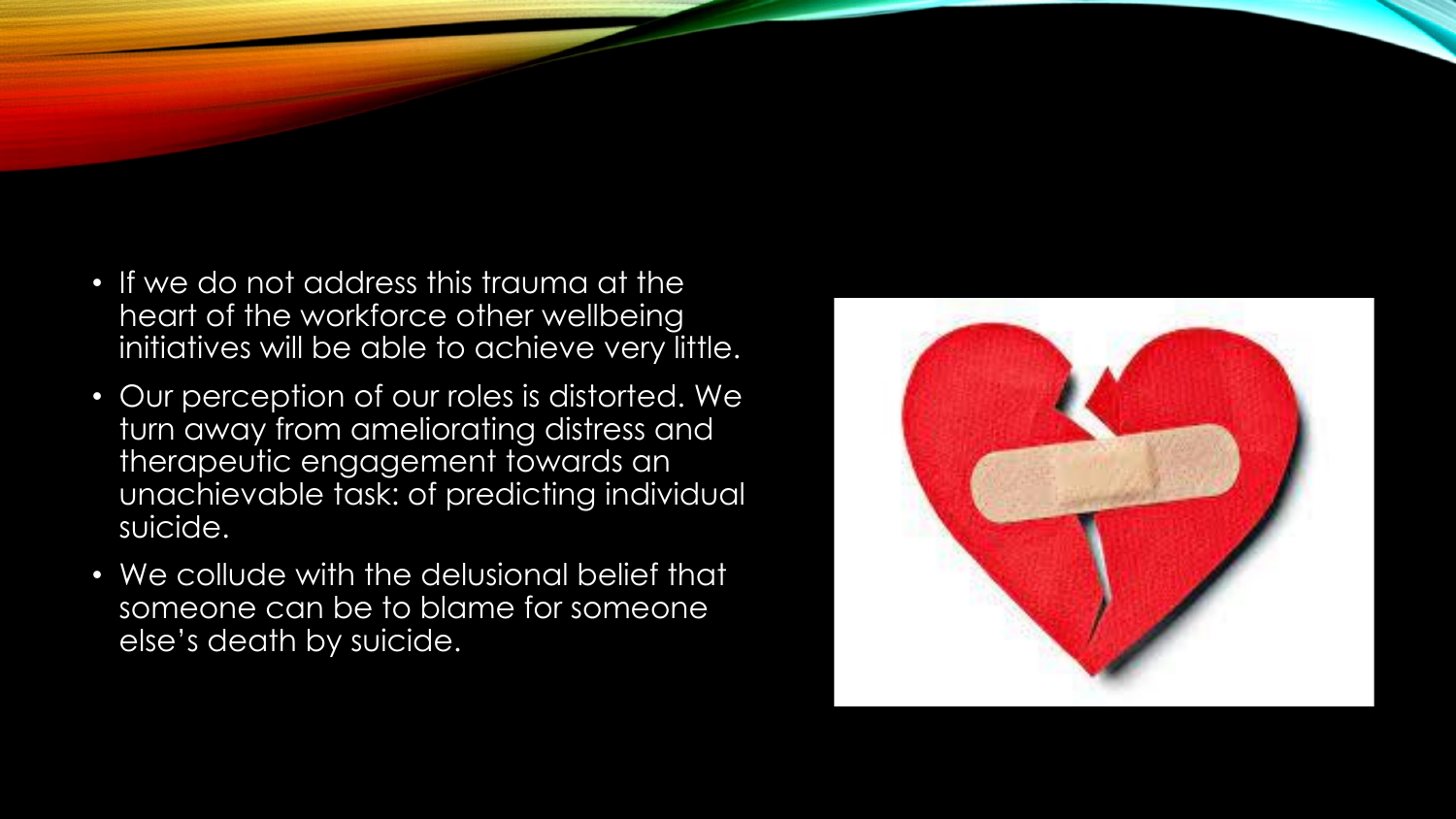### RCPSYCH WORK ADDRESSING THIS CORE PROBLEM

#### **1. Where is it being addressed:**

- **Patient Safety group, Working Group on the Effect of Homicide on Clinicians,**
- **PSS, Wellbeing committee**

#### **2. Webpage:**

**https://www.rcpsych.ac.uk/members/sup [porting-you/if-a-patient-dies-by-suicide](https://www.rcpsych.ac.uk/members/supporting-you/if-a-patient-dies-by-suicide)**

- **3. Conferences/Workshops**
- **4. Guidance for all Mental Health Organisations**
- **5. National peer support group online 2/12**

### If a patient dies by suicide

This section has been created to support psychiatrists during the difficult time after a patient has died by suicide.

The resources on this page have been developed with the help of a working group consisting of members who have experienced the death of a patient by suicide during their careers.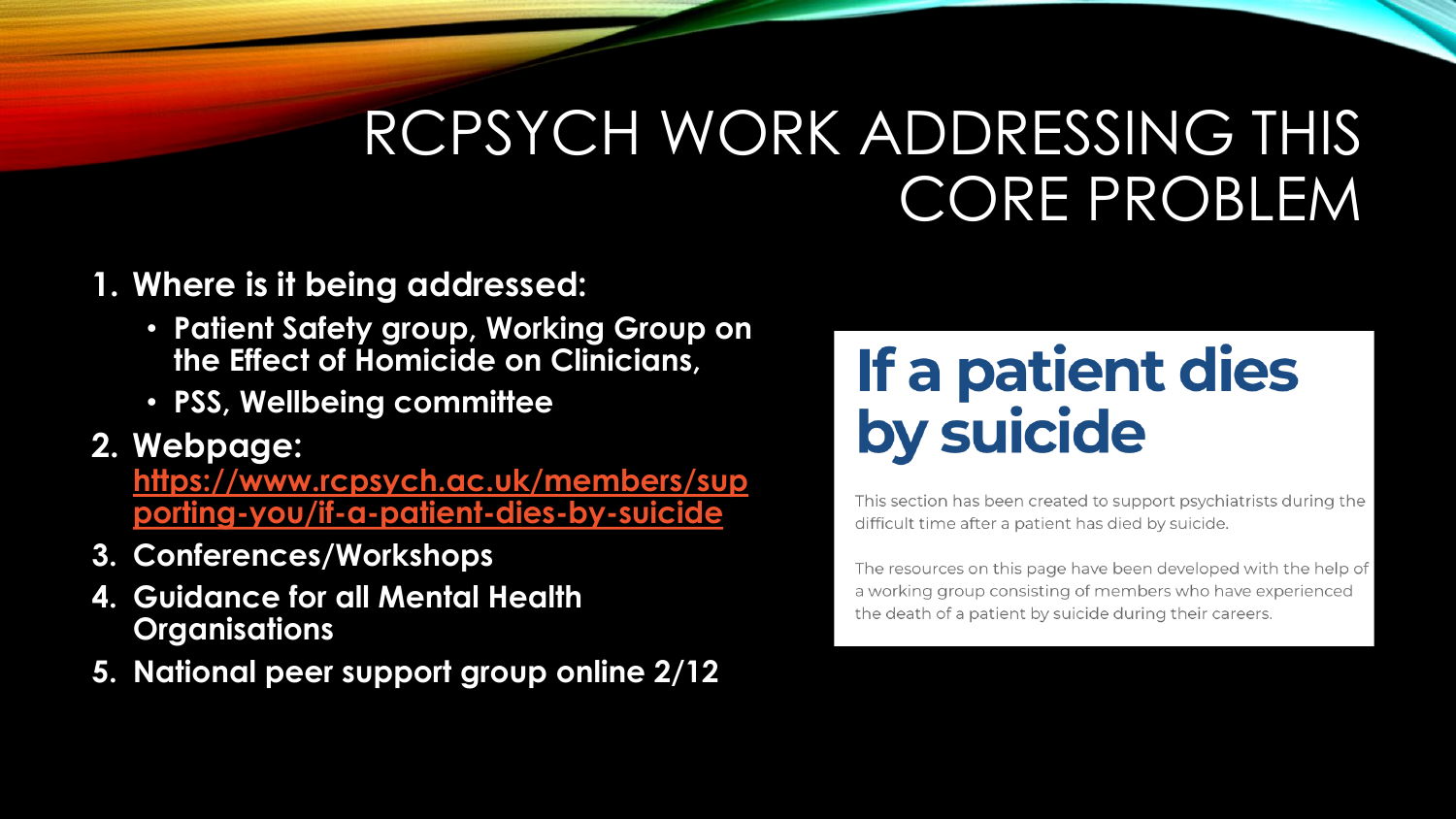## SUICIDE

- Conference on the effect of suicide on clinicians'
- Creative conversations about suicide
- Booklet for all psychiatrists and all clinicians
- Research on the effects and publications
- Other conferences:
	- Congress/Startwell/Scottish Conference/ Speciality Doctor/Many others
- Guidance for all MHO for pastoral care of staff following the suicide of a patient
- Many consultations individual and in groups